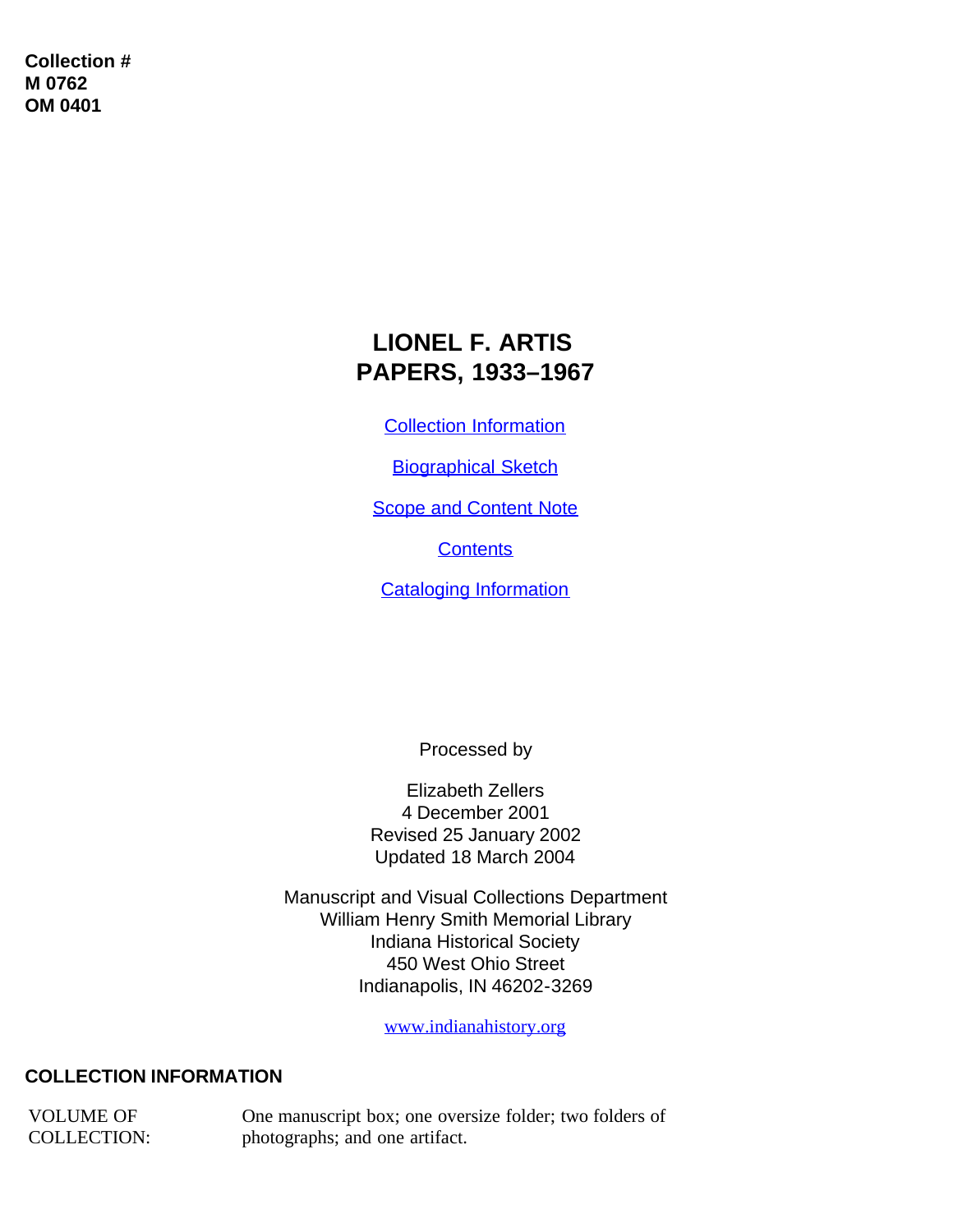| <b>COLLECTION</b><br>DATES:           | 1933-1967                                                                                                               |
|---------------------------------------|-------------------------------------------------------------------------------------------------------------------------|
| PROVENANCE:                           | Mary Gillim, 765 Bloor Lane, Zionsville, IN 46077, November<br>1999                                                     |
| <b>RESTRICTIONS:</b>                  | None                                                                                                                    |
| <b>COPYRIGHT:</b>                     |                                                                                                                         |
| <b>REPRODUCTION</b><br><b>RIGHTS:</b> | Permission to reproduce or publish material in this collection<br>must be obtained from the Indiana Historical Society. |
| <b>ALTERNATE</b><br><b>FORMATS:</b>   |                                                                                                                         |
| <b>RELATED</b><br><b>HOLDINGS:</b>    |                                                                                                                         |
| <b>ACCESSION</b><br><b>NUMBER:</b>    | 2000.0148                                                                                                               |
| <b>NOTES:</b>                         |                                                                                                                         |

#### <span id="page-1-0"></span>**BIOGRAPHICAL SKETCH**

Lionel F. Artis (1895–1 September 1971) was born in Paris, Illinois. When Artis was a young boy, his family moved to Indianapolis, where he received his early education. He served with the army during World War I and studied in Beaune, France. Afterwards, he attended Butler University before transferring to the University of Chicago. In 1933 he completed a Bachelor of Arts degree at Chicago. He received a Master of Arts degree from Indiana University in 1941.

Artis was a civic leader in Indianapolis. He served as a board member of twenty-three organizations. As assistant secretary of the Senate YMCA, Artis organized the first Boy Scout Troop at that institution. From 1937 to 1969, he managed Lockefield Gardens, a public housing facility. He was one of the organizers of Flanner House Homes. He was also involved with Meals on Wheels and Girl Scouts, Inc. Serving as a member of the old Indianapolis Board of Health and Hospitals, Artis was the first African American to be appointed to a policy-making municipal agency within the city.

Among the many organizations that Artis affiliated with were the Community Hospital Association, Community Service Council of Metropolitan Indianapolis, Inc., Indianapolis Urban League, Community Action Against Poverty, Inc., and the Young Men's Christian Association (YMCA). Artis was also a member of Kappa Alpha Psi fraternity.

Lionel Artis was awarded the Community Service Council's "Most Wanted Man" honor in 1967. That same year, B'nai B'rith Lodge 58 named him "Man of the Year." Other honors include being named honorary member of the Jewish Community Relations Council. Artis was also a life member of the Family Service Association. In 1969, Artis was awarded a sterling silver bowl from the Indianapolis Urban League and a solid gold life membership card by the Fall Creek YMCA.

Sources: *Indianapolis News*, 2 September 1971, Home Edition, p. 11. *Indianapolis Star*, 2 September 1971, p. 1.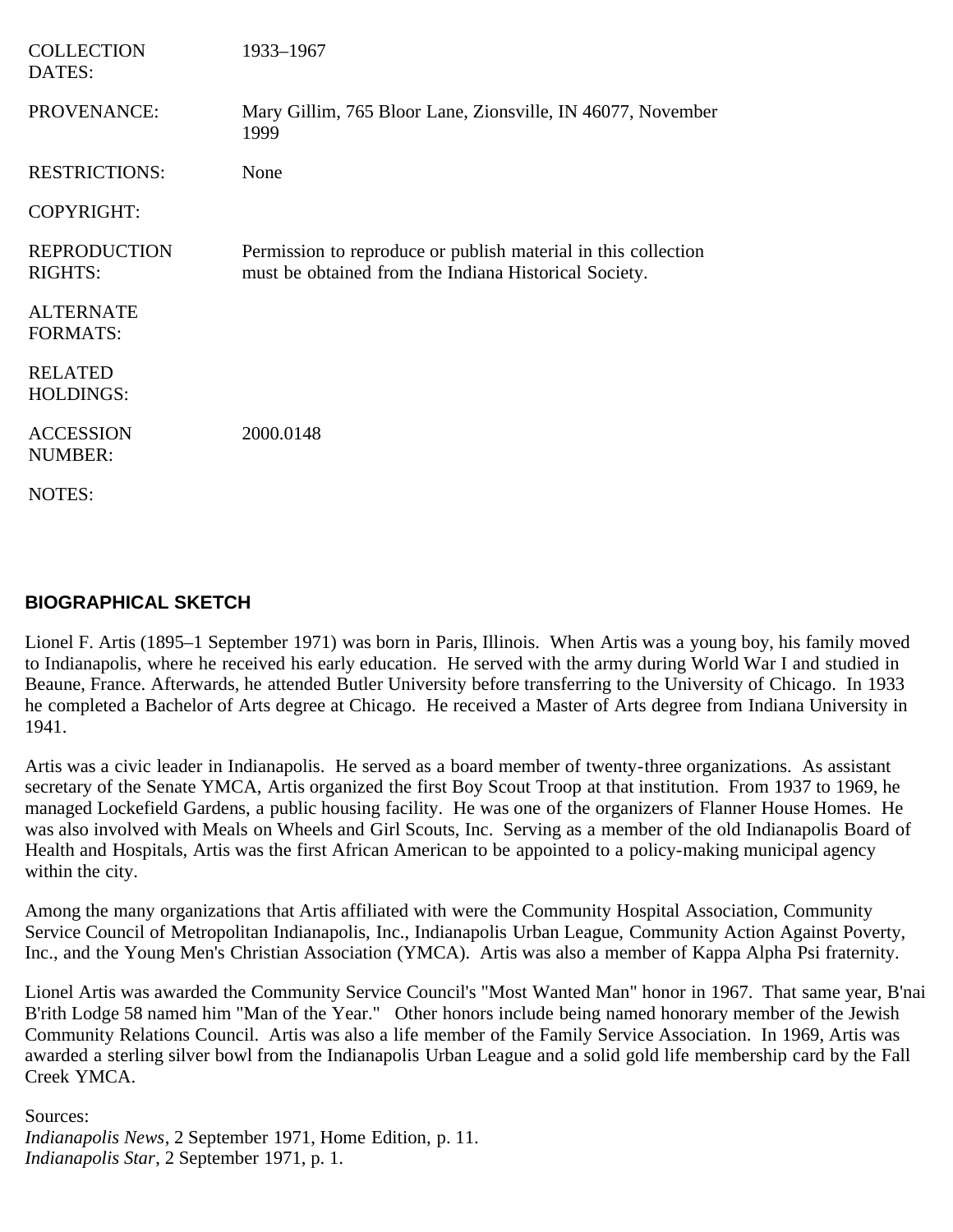## <span id="page-2-0"></span>**SCOPE AND CONTENT NOTE**

The collection, contained in one manuscript box, includes correspondence, diplomas and programs from graduations, a military patch, newspaper clippings, photographs, awards, and a constitution, minute book, and some administrative documents of the Community Hospital Association. Correspondence dated 1967, contained in folder 1, pertains to job offers and letters of congratulations for awards. Folder 2 contains Artis's 1933 diploma from the University of Chicago for his Bachelor of Arts degree. Also included are an invitation and program to the 1941 Indiana University commencement ceremony and his Master of Arts diploma. There is a United States Army patch in the collection, perhaps reflecting Artis's World War I service. Lionel Artis received two public service awards during 1967. Folder 3 contains items related to the "Most Wanted Man" award ceremony, including a description of the award, newspaper clippings, and telegrams of congratulations. The collection also contains photographs from the "Most Wanted Man" award ceremony. Newspaper clippings from the 1967 Man of the Year Award ceremony are in folder 4.

Artis was the secretary of the Community Hospital Association. The hospital was established in 1932 to aid with health care services for African Americans in Indianapolis. Folder 5 contains the constitution of the association. The Community Hospital Association minute book, contained in folder 6, includes notes from the executive committee and the association meetings. The correspondence of the association, contained in folder 7, includes an inventory of supplies and equipment, and expense and donor lists. The 44<sup>th</sup> Annual Report (1967) of the Community Service Council of Metropolitan Indianapolis, Inc. is contained in the collection. There is also a photograph of A. Leon Richardson.

## <span id="page-2-1"></span>**CONTENTS**

| <b>CONTENTS</b>                                                                                       | <b>CONTAINER</b>                                                  |
|-------------------------------------------------------------------------------------------------------|-------------------------------------------------------------------|
| Correspondence, 1967                                                                                  | Box 1, Folder 1                                                   |
| <b>College Graduation</b>                                                                             | Box 1, Folder 2                                                   |
| World War I Patch                                                                                     | Artifacts: 2000.0148                                              |
| "Most Wanted Man" Award                                                                               | Box 1, Folder 3                                                   |
| Photographs from "Most Wanted Man" Award<br>Ceremony                                                  | <b>Visual Collections:</b><br>Manuscript Photographs,<br>Folder 1 |
| Man of the Year Award                                                                                 | Box 1, Folder 4                                                   |
| <b>Constitution of Community Hospital Association</b>                                                 | Box 1, Folder 5                                                   |
| <b>Community Hospital Association Minute Book</b>                                                     | Box 1, Folder 6                                                   |
| <b>Community Hospital Association Correspondence</b>                                                  | Box 1, Folder 7                                                   |
| 44 <sup>th</sup> Annual Report of the Community Service<br>Council of Metropolitan Indianapolis, Inc. | OM 0401, Folder 1                                                 |
| Photograph of A. Leon Richardson                                                                      | <b>Visual Collections:</b><br>Manuscript Photographs,             |